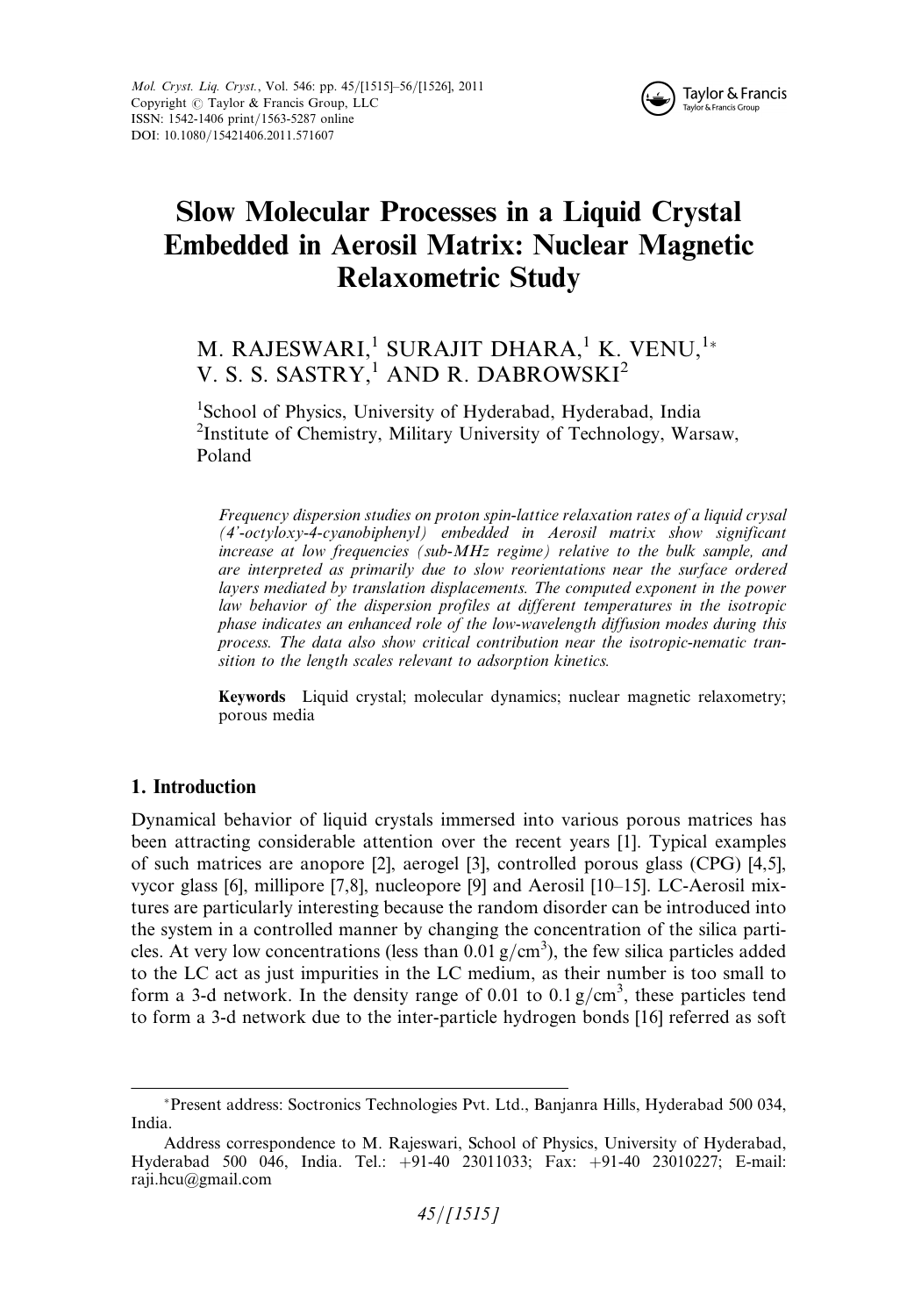gel. When the concentration is further increased, the network becomes more rigid and the resulting dispersion becomes a stiff-gel.

Interestingly changes in the physical properties of liquid crystals confined to such Aerosil matrices were studied by various experimental techniques [10–18]. The DNMR [16,17] results in the nematic and smectic phases showed how the field anneals the random disorder introduced by the Aerosil particles upto a certain concentration, beyond which, *i.e.*, in the so called stiff-gel regime, disordering effects completely dominate. Previous proton NMR studies [18] in LC-Aerosil systems showed a clear evidence of an increase in the spin-lattice relaxation rate at very low frequencies (below MHz), and this was explained qualitatively in terms of an extra relaxation mechanism mediated by slow molecular processes near the surface of the porous medium arising from LC-surface interactions.

In the present work, we report our NMR results on 8OCB-Aerosil systems at two concentrations of Aerosil particles (section-2). The appropriate analytical models to account for the observed relaxation rate are discussed in section-3. We analyze the data based on a random walk model which takes into account the LC-surface interaction and the resulting slow time scales as seen by the NMR experiment (section-4). The results are discussed in the light of pretransitional effects near the transition temperature.

#### 2. Experimental Methods

Pure sample of 8OCB was synthesized in our laboratory (Warsaw), and has the phase sequence: I 80°C N 67°C SmA 54.5°C Cr. The liquid crystal-Aerosil mixtures were prepared using solvent method [11]. A hydrophilic Aerosil (type A300), obtained from Degussa Corp., was first dried under vacuum at 200°C overnight, before adding it to the liquid crystal dissolved in pure acetone. After sonicating the mixture for about 2 hours to achieve homogeneous dispersion, the solvent was removed through evaporation at  $60^{\circ}$ C for a long time, and was sealed in the NMR sample tube under vacuum. Aerosil (A300) consists of small silica spheres of 7 nm in diameter and has a specific surface area of  $300 \,\mathrm{m}^2/\mathrm{g}$ . The surface of the spheres is covered with hydroxyl groups that interact with each other and form hydrogen bonding between the spheres, leading to a three dimensional network within the liquid crystal environment. The density of silica in our samples is 0.05 and  $0.07 \text{ g/cm}^3$  (sample-A and sample-B, respectively). The interaction of the hydroxyl groups on the surface of the Aerosil particles with the polar liquid crystal is known to lead to a homeotropic alignment of LC molecules near the surfaces. The shift of the nematic-isotropic transition temperature in both the mixtures is less than 1 K as compared to the bulk sample. The mean void size in these systems is calculated [19] to be 133 nm and 95 nm in samples A and B, respectively.

Proton spin-lattice relaxation times T<sub>1</sub> at different Larmor frequencies  $\nu$  ( $\omega = 2\pi\nu$ ) were measured covering the range 10 kHz to 50MHz, on a commercial fast field cycling NMR relaxometer (Stelar Spinmaster FFC 2000) and a homemade pulsed field NMR spectrometer. At higher frequencies (MHz regime) an inversion-recovery pulse sequence was used. On the field-cycling relaxometer (covering the range 10 kHz to 10MHz), a different sequence  $(B_{H\to L^-T_i-B_{L\to H^-}}P)$  leading to a free induction decay was employed. Here  $\tau_i$  is the evolution time,  $B_H$  and  $B_L$  are high and low magnetic fields respectively, and P is the radio-frequency pulse causing the magnetization rotation by  $\pi/2$  under resonant condition. The time dependence of magnetization recovery was found to be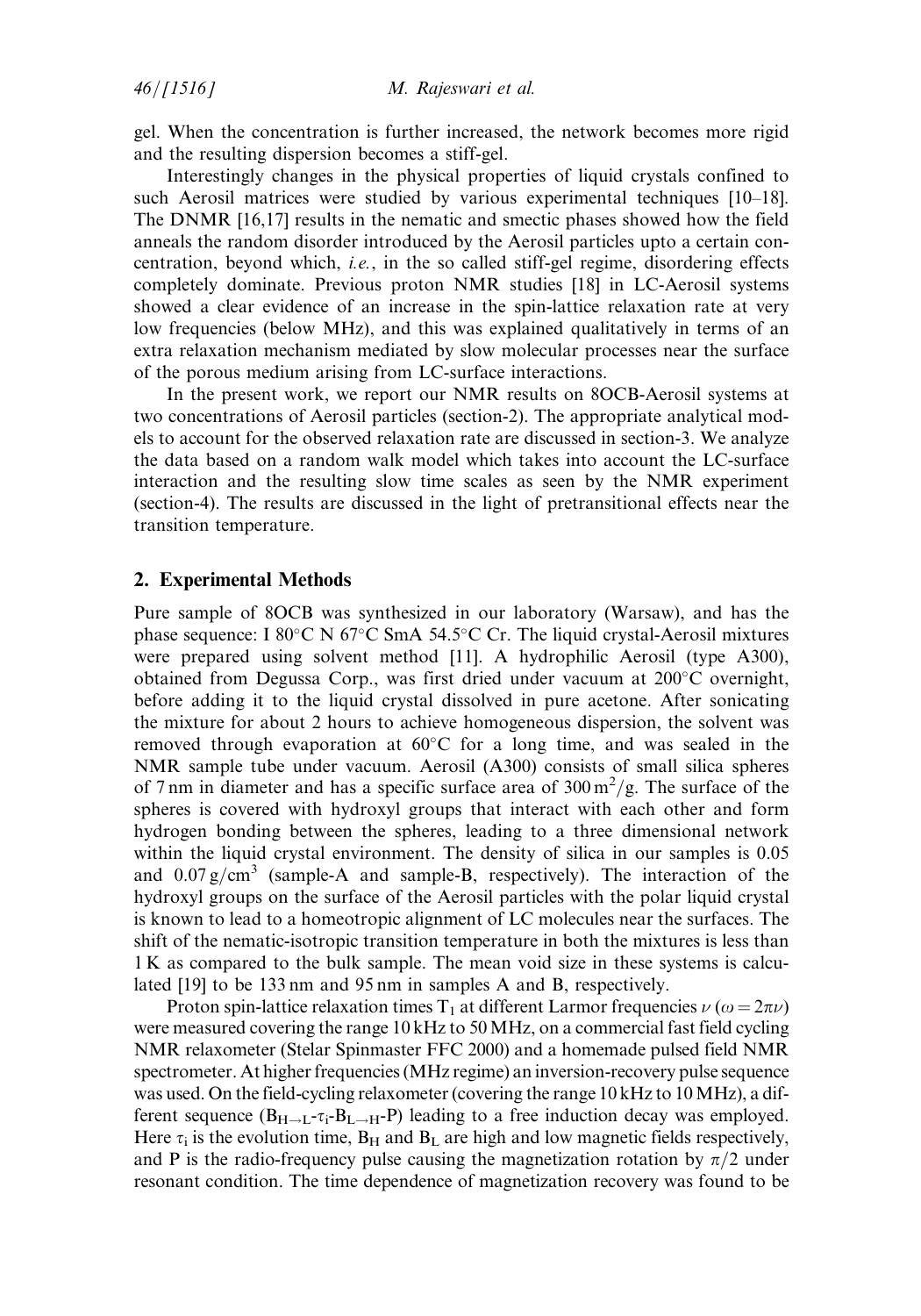



Figure 1. Frequency dispersion of the proton spin-lattice relaxation rate profiles in the isotropic phase at different temperatures (a) Bulk 8OCB, (b) Sample-A, (c) Sample-B.

exponential over the observation time scale.  $T_1$  measurements are accurate to within 3%, while the temperature of the sample was controlled through Stelar unit to within  $0.2$  K.

Figures 1 and 2 show the frequency and temperature dependences of proton relaxation rate  $R_1 = T_1^{-1}$  in the isotropic phase of the bulk and confined 8OCB at the two different concentrations, clearly bringing out the low frequency enhancement of the relaxation rate due to confinement. The temperature dependence of  $R_1$ , measured at two frequencies, 0.4 MHz and 12 kHz, shows an enhancement in the relaxation rate even  $15K$  above  $T_{\text{NI}}$ .

#### 3. Relaxation Mechanisms in Bulk and Confined Systems

Proton spin-lattice relaxation occurs via the time modulation of dipole-dipole interactions of spin pairs, and in the isotropic phase it is effectively mediated by both inter- and intra-molecular dipolar interactions arising from individual molecular processes [20,21]. These typically occur in the nano second (ns) range, leading to observable dispersion features in the range  $10<sup>7</sup>-10<sup>8</sup>$  Hz. Close to T<sub>NI</sub>, short-range nematic order develops in the isotropic phase, and the life times of this order increases as the clearing point is reach from above. This reflects in the critical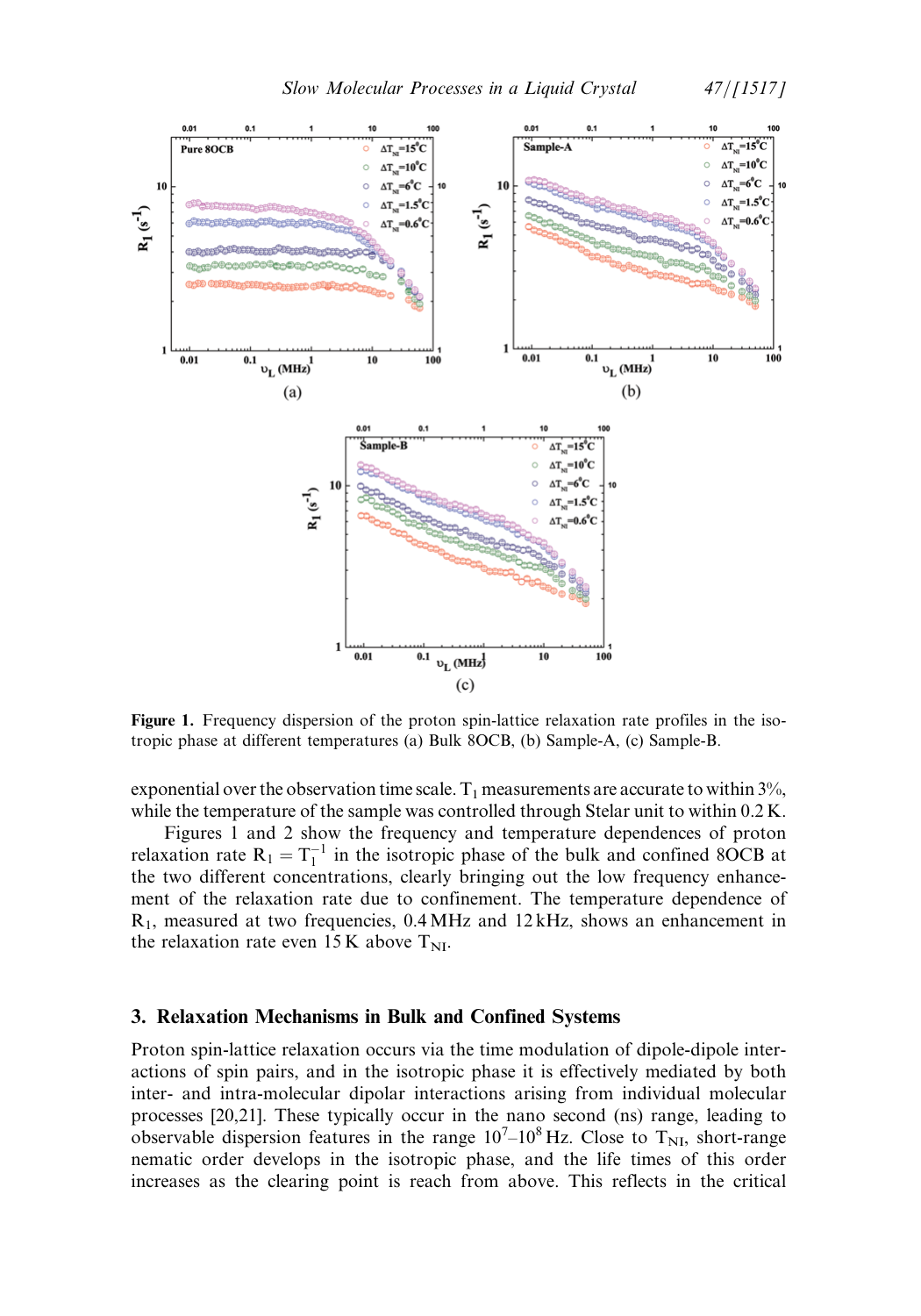

Figure 2. Temperature dependence of proton spin-lattice relaxation rate at two Latmor frequencies for 8OCB in the bulk and Samples A and B.

dependence of the associated correlation times among molecular reorientations. The total spin-lattice relaxation rate  $R_1$  in the bulk isotropic system is thus expressed as [21]

$$
R_{1B} = R_{1SD} + R_{1R} + R_{1CF}
$$
 (1)

The first term takes into account the contribution from molecular translational self-diffusion, as it modulates in time the dipole-dipole interaction among spins, particularly via inter-molecular spin interactions. Its contribution in viscous isotropic liquids was computed earlier [22], needing two fitting parameters: the coupling constant B and the diffusion coefficient D. This can be expressed as

$$
R_{1SD} = \frac{B}{\omega} [f(\alpha, x) + f(\alpha, \sqrt{2}x)].
$$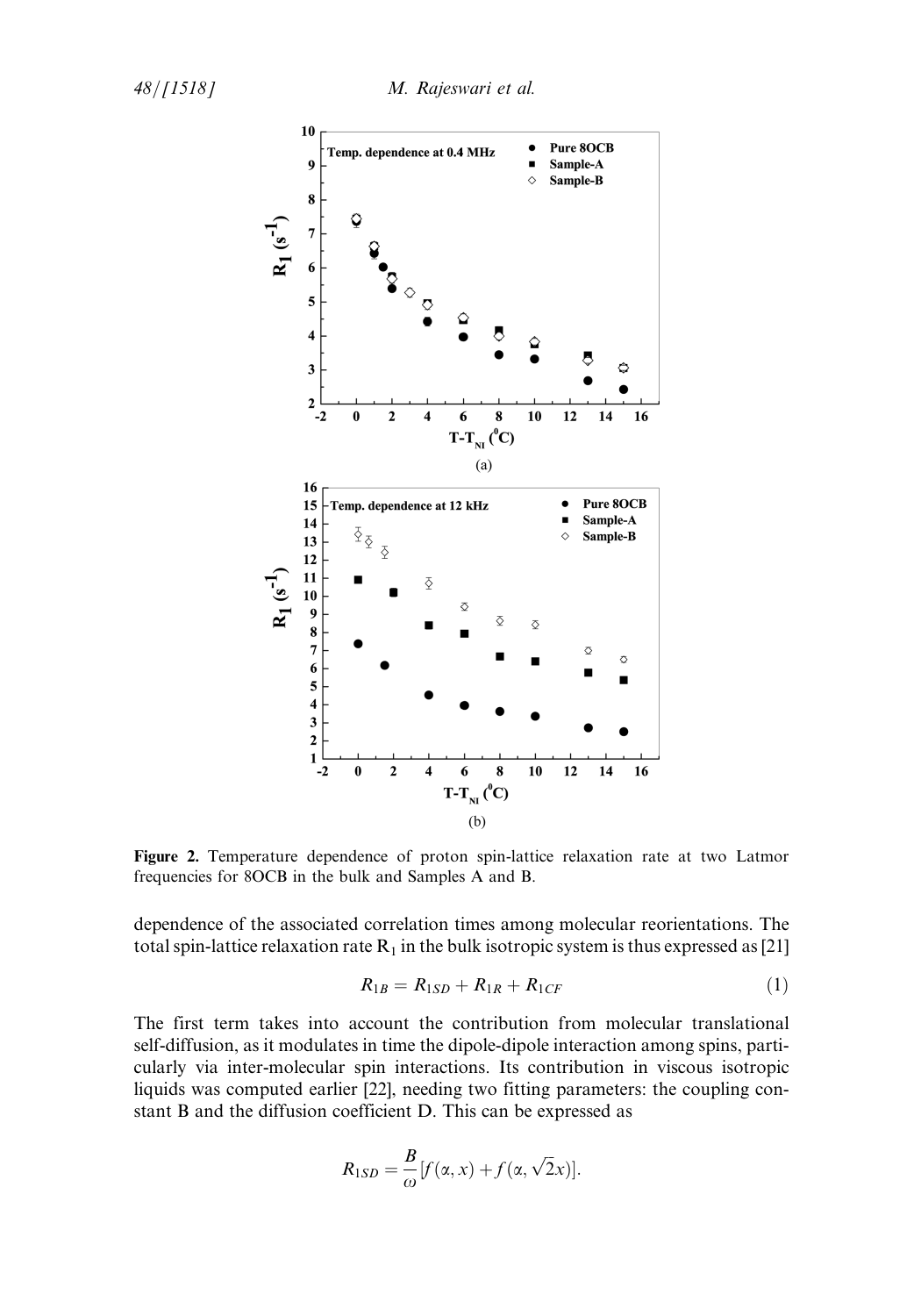Where

$$
\alpha = \frac{\langle r^2 \rangle}{12a^2}, \quad x = \left(\frac{\omega a^2}{D}\right)
$$
  

$$
f(\alpha, x) = \frac{2}{x^2} \left\{ v \left[ 1 - \frac{1}{(u^2 + v^2)} \right] + \left[ v \left( 1 + \frac{1}{(u^2 + v^2)} \right) + 2 \right] e^{-2v} \cos 2u + u \left[ 1 - \frac{1}{(u^2 + v^2)} \right] e^{-2v} \sin 2u \right\}
$$
  

$$
\left(\frac{u}{v}\right) = \frac{(\omega a^2 / 2D)^{1/2}}{(4 + \omega^2 \tau^2)^{1/4}} \left\{ 1 \pm \frac{\omega \tau}{(4 + \omega^2 \tau^2)^{1/2}} \right\}^{1/2}.
$$

The second term represents the contribution from molecular reorientations characterized by the correlation time  $\tau_{\rm R}$ , and is given by [23]

$$
R_{1R} = A_R \sum_{p=1}^{2} \frac{p^2 \tau_R}{1 + (p\omega \tau_R)^2}.
$$

Here  $A_R$  is the coupling constant quantifying the contribution from reorientations. In the limit of fast reorientations,  $\omega \tau_R << 1$ , the above contribution becomes essentially frequency independent and is constant over the frequency region of our experiment at a given temperature.

The third term comes from the time-modulation of dipolar interactions due to short-range nematic order fluctuations. This contribution is expressed as [21,24]:

$$
R_{1CF} = A_{CF} \left[ \frac{\tau_{CF}}{1 + \sqrt{1 + \omega^2 \tau_{CF}^2}} \right]^{1/2}.
$$

Here  $A_{CF} = AT\sqrt{\eta}$  is a temperature dependent parameter, providing a measure of the contribution of short-range nematic order fluctuations.  $\tau_{CF}$  is the average correlation time of the short-range nematic order fluctuations and  $\eta$  is the effective viscosity. The correlation time  $\tau_{CF}$  is further written in terms of the correlation length  $\xi$  as

$$
\tau_{CF} = \frac{\eta \zeta^2}{L}
$$

Where

$$
\xi=\sqrt{\frac{L}{a(T-T_{NI}^*)^{\gamma}}}
$$

L is related to the elastic constants,  $a$  is the temperature independent coefficient in the Landau expansion of the relevant free energy, and  $\gamma$  is the associated exponent (which is unity in the mean field approximation).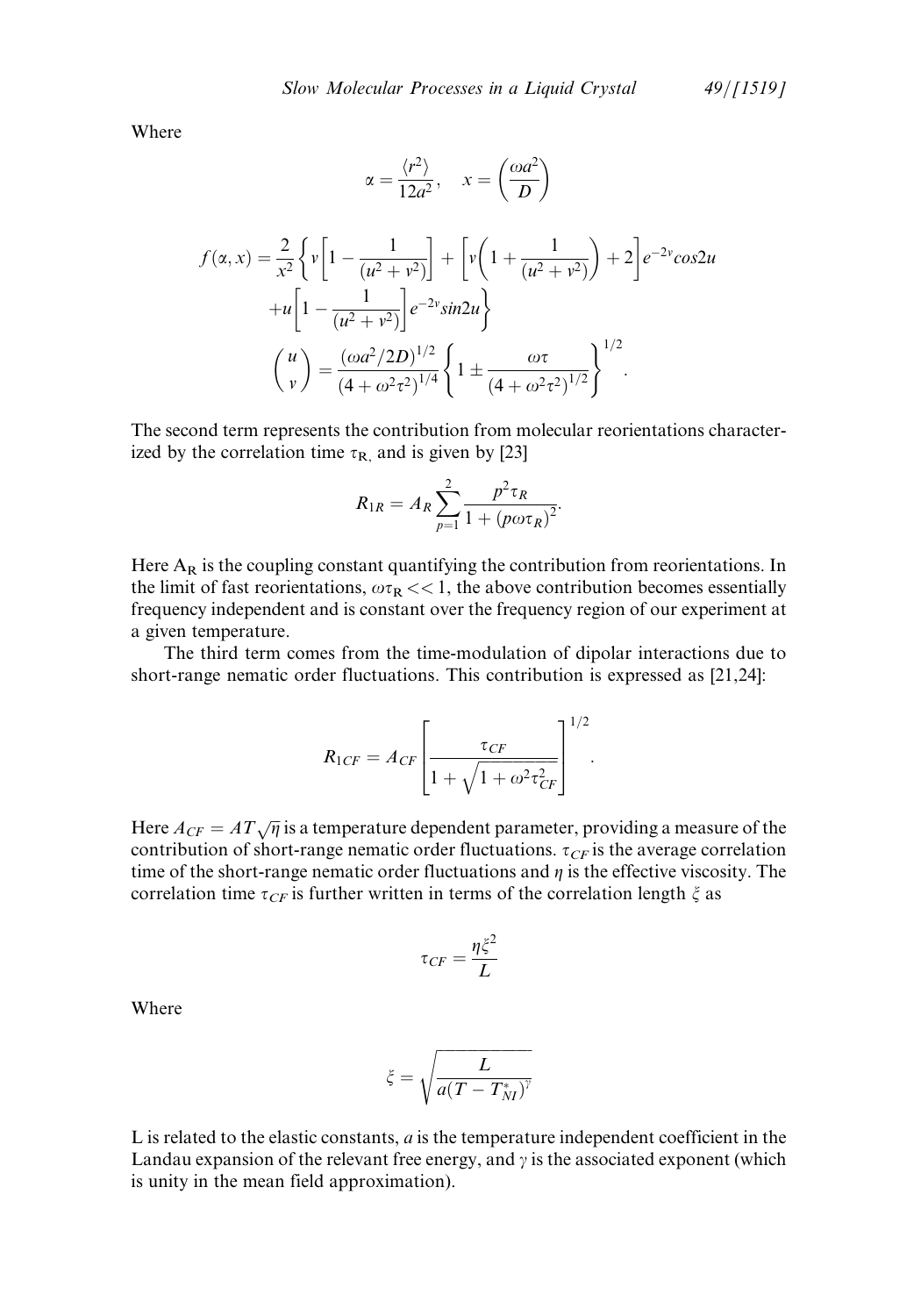$50/[1520]$  M. Rajeswari et al.

The confinement of liquid crystals introduces a new relaxation mechanism contributing to the total relaxation rate. The interaction of the liquid crystal molecules with the surfaces induces local order relative to the surface. In this context, it is convenient to view a confined LC system to consist of two phases: a bulk like phase away from the surface where the orientational order parameter is zero, and a surface ordered phase close to the surfaces where fast molecular reorientations are spatially restricted and the orientational order parameter takes a finite value. The surface ordered phase has a finite thickness determined by the relative strengths of the two ordering mechanisms. Thus a confining nanoporous system presents a more complex scenario of molecular processes, with liquid crystal molecules exchanging between these two dynamically different organizations. A simplification is usually made by assuming that a fast molecular exchange takes place between the two phases. The reorientations of the molecules occurring due to translational diffusion near the ordering surface (RMTD) have a different time scale, and slower relative to bulk medium, because of the surface induced preferred orientation and relatively smooth (at molecular level) surface of the pores (providing topologically a two dimensional surface). This mechanism has been explored in detail earlier [25,26].

Within the two-phase fast exchange regime, the RMTD process describes molecular reorientations caused by the diffusional displacement of LC molecules on the surface of the pore. The time correlation function for the RMTD process consequently contains dynamic as well as geometrical information on the system. The dynamical part refers to the translational diffusion and the geometrical part refers to the surface topology of the pores in the matrix. The general correlation function for RMTD is given by

$$
G(t) = \int_0^\infty S(k)e^{-Dtk^2}dk
$$

Where  $S(k)$  is the orientational structure factor: k refers to the wave vector. The corresponding spectral density is given by

$$
J(\omega) = \int_0^\infty G(t) \cos(\omega t) dt = \int_0^\infty S(k) \frac{2\tau_k}{1 + \omega^2 \tau_k^2} dk
$$

Where

$$
\tau_k = \frac{1}{Dk^2}.
$$

The relaxation rate  $R_{1RMTD} = (T_1^{-1})_{RMTD}$  in confined liquid crystals above  $T_{NI}$  can be expressed as [27,30]

$$
(R_1)_{RMTD} = \frac{A_{RMTD}}{\omega^p} \left[ f \left( \frac{\omega_{RMTD \max}}{\omega} \right) - f \left( \frac{\omega_{RMTD \min}}{\omega} \right) \right] + \frac{4A_{RMTD}}{2^{1/2} \omega^p} \left[ f \left( \frac{\omega_{RMTD \max}}{2\omega} \right) - f \left( \frac{\omega_{RMTD \min}}{2\omega} \right) \right]
$$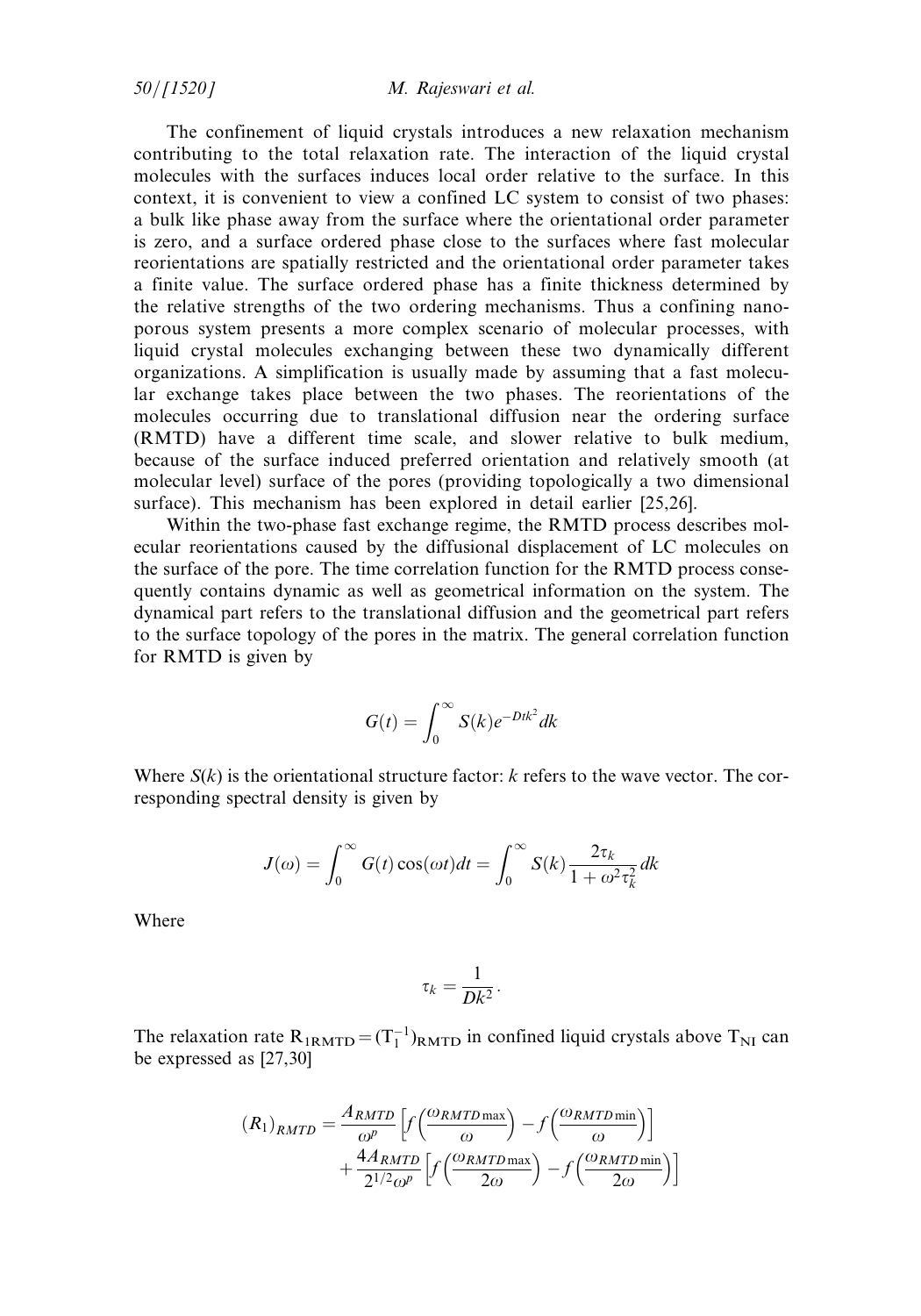where

$$
f(y) = \frac{1}{\pi} \left[ \arctan\left(\sqrt{2y} + 1\right) + \arctan\left(\sqrt{2y} - 1\right) - \arctan\left(\frac{\sqrt{2y}}{y+1}\right) \right]
$$

Here  $\omega_{RMTDmin} = Dk_{min}^2$  and  $\omega_{RMTDmax} = Dk_{max}^2$  are the minimum and maximum cutoff frequencies, which are in turn related to the corresponding length scales  $L_{\text{max}} = (\omega_{RMTDmin})^{-1}$  and  $L_{\text{min}} = (\omega_{RMTDmax})^{-1}$ . The relaxation rate in the confined systems now includes additional RMTD mechanism, and hence the observed relaxation rate is expressed as

$$
R_{1C} = R_{1SD} + R_{1R} + R_{1CF} + R_{IRMTD} \tag{2}
$$



Figure 3. Frequency dependence of proton spin-lattice relaxation rate of 8OCB at  $\Delta T_{\text{NI}} = 10^{\circ}$ C (a) Bulk 8OCB, (b) Sample-A, (c) Sample-B. The black line is the calculated total relaxation rate obtained by using Eqs. 1  $\&$  2. Color lines are the corresponding relaxation rate contributions from different mechanisms as shown in the figures.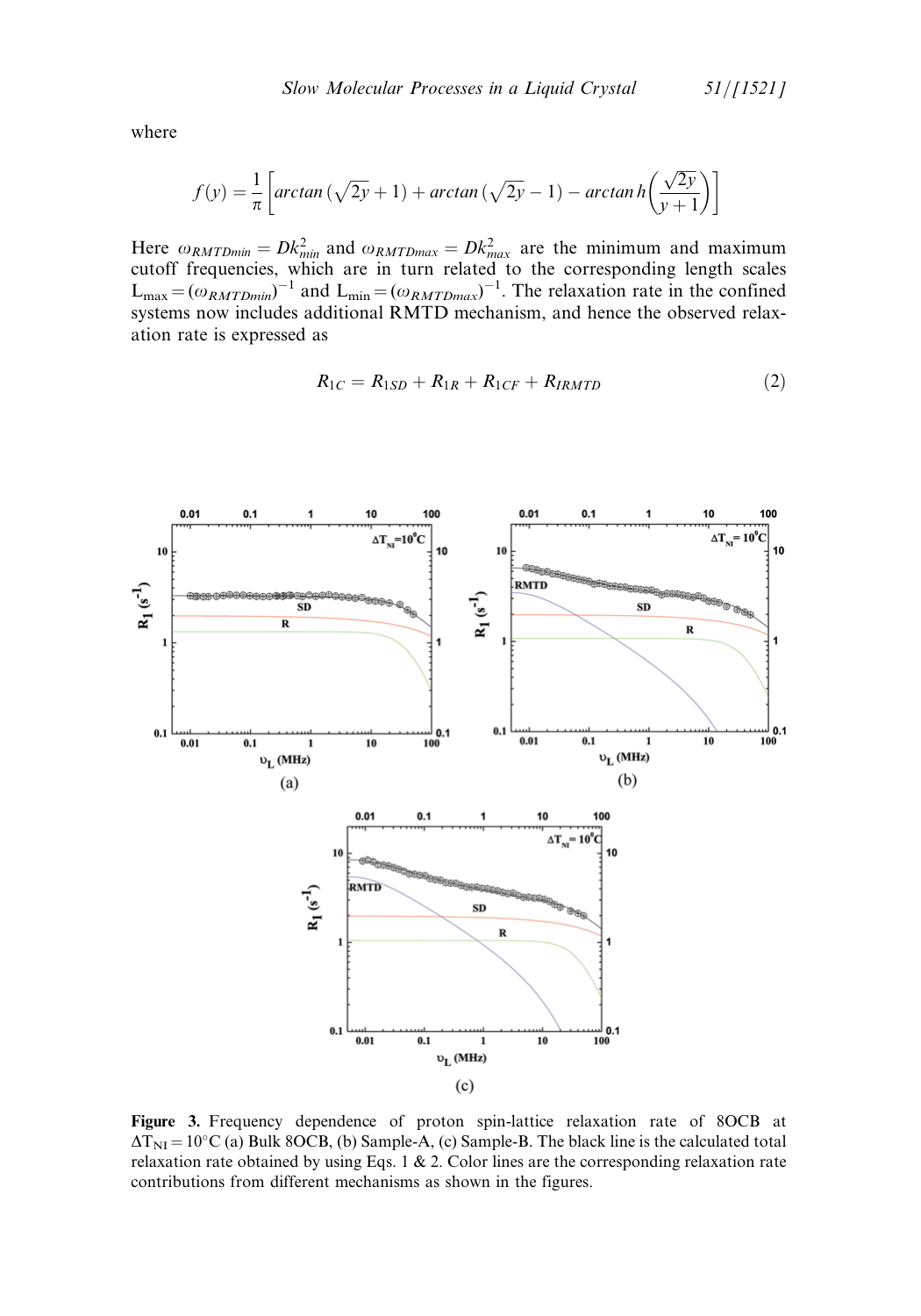## 4. Results and Discussion

The dispersion data at different temperatures were fit to Eq. (1) in the case of bulk sample and Eq. (2) for confined system. Non-linear least squares method was used to get the best fit parameters consistent with frequency and temperature dependences. Diffusion data were available from other experiments [28,29] and so D was not a variable in the analysis. We find that the coupling constant B is fairly insensitive to temperature and so we took the average value and used the same at all temperatures. The prefactor  $A_R$  and the reorientational correlation time  $\tau_R$  show temperature dependences as expected in liquid crystals. As we approach the nematic-isotropic transition, the contribution from critical fluctuation becomes significant, and is reflected in the plots showing relative contributions of different mechanisms (Figure 4). We find that the  $\tau_{CF}$  values (obtained from bulk sample data) are comparable to those in other LC systems, like 6CHBT [31]. The fitted curves and parameters are shown in Figures 3 and 4 and Table 1.

While analyzing the dispersion profiles of the confined system using Eq. (2), we take advantage of the knowledge of the dynamic behavior in the bulk sample and



Figure 4. Frequency dependence of proton spin-lattice relaxation rate of 8OCB at  $\Delta T_{\text{NI}} = 1.5^{\circ} \text{C}$ (a) Bulk 8OCB, (b) Sample-A, (c) Sample-B. The black line is the calculated total relaxation rate obtained by using Eqs. 1  $\&$  2. Color lines are the corresponding relaxation rate contributions from different mechanisms as shown in the figures.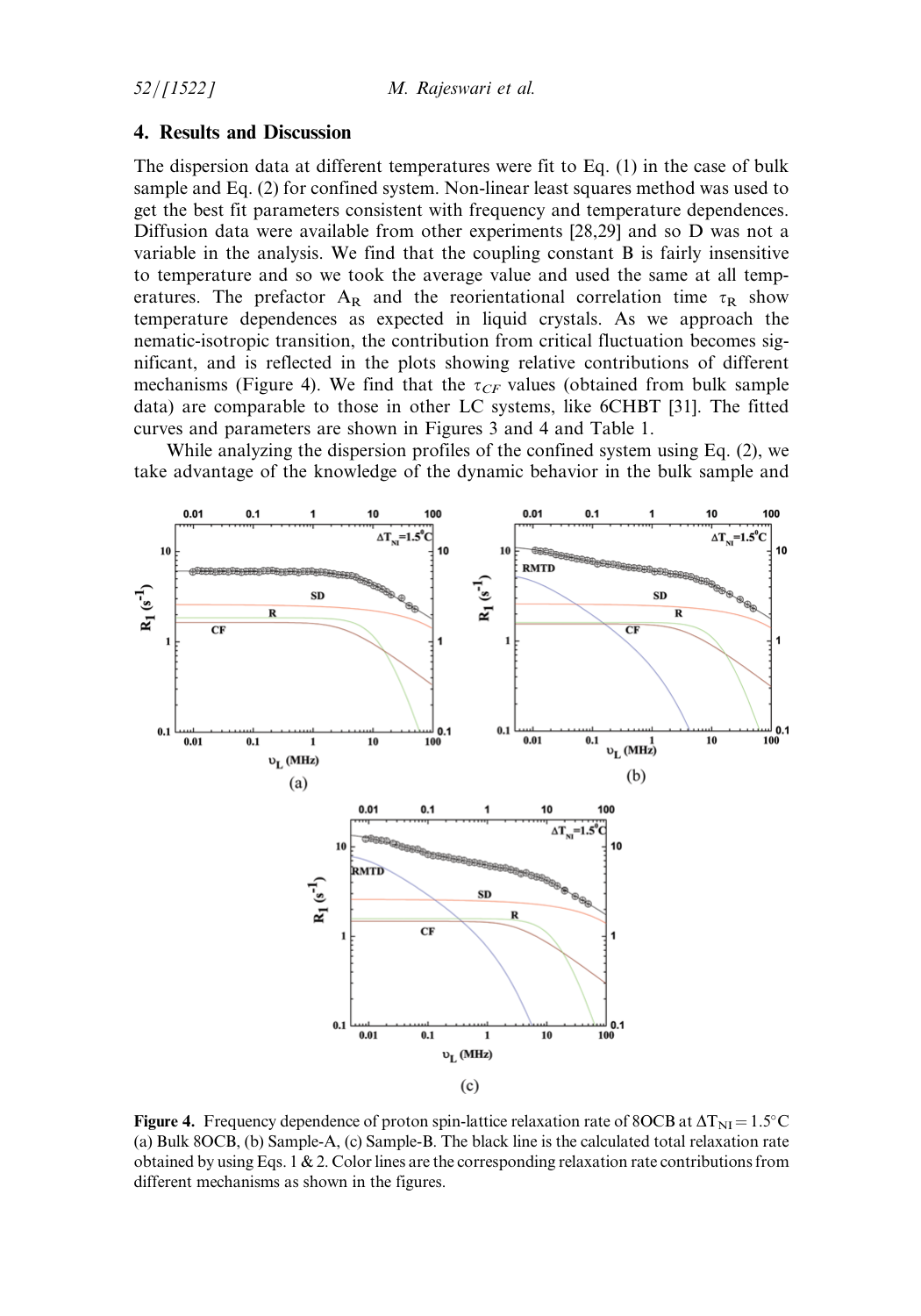| arameter                                                                                                                                                                                                                                                                         |                |                     | Bulk 8OCB                                                                                      |                                                                       |                                             |                                                    |                                                                         | Sample-A                                                                            |                                                                         |                                                                                                          |                                                                         |                                                         | $\textbf{Sample-B}$                                                              |                                                                                    |                                                                             |
|----------------------------------------------------------------------------------------------------------------------------------------------------------------------------------------------------------------------------------------------------------------------------------|----------------|---------------------|------------------------------------------------------------------------------------------------|-----------------------------------------------------------------------|---------------------------------------------|----------------------------------------------------|-------------------------------------------------------------------------|-------------------------------------------------------------------------------------|-------------------------------------------------------------------------|----------------------------------------------------------------------------------------------------------|-------------------------------------------------------------------------|---------------------------------------------------------|----------------------------------------------------------------------------------|------------------------------------------------------------------------------------|-----------------------------------------------------------------------------|
| AT <sub>NI</sub> (°C)<br>B (10 <sup>10</sup> ) s <sup>-2</sup><br>D (10 <sup>-10</sup> ) m <sup>2</sup> /s<br>A <sub>R</sub> (10 <sup>-9</sup> ) s <sup>-2</sup><br>$\tau_R$ (10 <sup>-9</sup> ) s<br>A <sub>CF</sub> (10 <sup>-9</sup> ) s<br>$\tau_{CF}$ (10 <sup>-9</sup> ) s |                |                     | $6\overline{)33\over 141}$<br>$0.25\over 141$<br>$0.33\over 281$<br>$7\over 29$<br>$1\over 11$ | $1.5$<br>$1.23$<br>$0.27$<br>$0.86$<br>$0.3$<br>$0.3$<br>$0.3$<br>$7$ | $0.6$<br>1.19 $7.86$<br>1.19 $7.86$<br>7.83 | 15                                                 |                                                                         | $6$<br>$0.25$<br>$1.41$<br>$0.38$<br>$0.38$<br>$0.38$<br>$0.28$<br>$0.28$<br>$0.28$ | 1.5<br>$1.23$<br>$1.23$<br>$0.27$<br>$7.89$<br>$7.89$<br>$0.9$<br>$0.6$ | $0.6$<br>$-1.25$<br>$-1.25$<br>$-1.25$<br>$-1.25$<br>$-1.25$<br>$-1.25$<br>$-1.25$<br>$-1.25$<br>$-1.25$ | 15<br>$1.91$<br>$0.95$<br>$-$<br>$-$<br>$0.81$<br>$0.5$<br>$0.5$<br>6.5 | $\overline{0}$                                          | $6$ $0.25$<br>$0.25$ $1.41$<br>$0.375$ $0.38$<br>$0.38$ $0.38$<br>$1.1$<br>$2.8$ | 1.5<br>$1.23$<br>$1.23$<br>$1.35$<br>$7.52$<br>$7.52$<br>$7.52$<br>$1.35$<br>$0.6$ | 0.6                                                                         |
|                                                                                                                                                                                                                                                                                  | $\overline{5}$ | $\frac{1.61}{0.75}$ |                                                                                                |                                                                       |                                             | $\frac{1.91}{0.95}$<br>0.95<br>- 0.6<br>5.5<br>6.5 | $1.61$<br>$0.75$<br>$-1.77$<br>$-1.77$<br>$-1.77$<br>$-1.5$<br>$-1.4.5$ |                                                                                     |                                                                         |                                                                                                          |                                                                         | $1.61$<br>$0.75$<br>$-1.77$<br>$-1.07$<br>$14$<br>$4.5$ |                                                                                  |                                                                                    |                                                                             |
|                                                                                                                                                                                                                                                                                  | $0.95$<br>0.91 |                     |                                                                                                |                                                                       |                                             |                                                    |                                                                         |                                                                                     |                                                                         |                                                                                                          |                                                                         |                                                         |                                                                                  |                                                                                    |                                                                             |
|                                                                                                                                                                                                                                                                                  |                |                     |                                                                                                |                                                                       |                                             |                                                    |                                                                         |                                                                                     |                                                                         |                                                                                                          |                                                                         |                                                         |                                                                                  |                                                                                    |                                                                             |
|                                                                                                                                                                                                                                                                                  |                |                     |                                                                                                |                                                                       |                                             |                                                    |                                                                         |                                                                                     |                                                                         |                                                                                                          |                                                                         |                                                         |                                                                                  |                                                                                    |                                                                             |
|                                                                                                                                                                                                                                                                                  |                |                     |                                                                                                |                                                                       |                                             |                                                    |                                                                         |                                                                                     |                                                                         |                                                                                                          |                                                                         |                                                         |                                                                                  |                                                                                    |                                                                             |
|                                                                                                                                                                                                                                                                                  |                |                     |                                                                                                |                                                                       |                                             |                                                    |                                                                         |                                                                                     |                                                                         |                                                                                                          |                                                                         |                                                         |                                                                                  |                                                                                    |                                                                             |
| ARMTD $(10^2 s^{-(1+p)})$                                                                                                                                                                                                                                                        |                |                     |                                                                                                |                                                                       |                                             |                                                    |                                                                         |                                                                                     |                                                                         |                                                                                                          |                                                                         |                                                         |                                                                                  |                                                                                    |                                                                             |
|                                                                                                                                                                                                                                                                                  |                |                     |                                                                                                |                                                                       |                                             |                                                    |                                                                         |                                                                                     |                                                                         |                                                                                                          |                                                                         |                                                         |                                                                                  |                                                                                    |                                                                             |
| $\frac{\omega_{\mathrm{RMTDmin}}/2\pi}{\omega_{\mathrm{RMTDmax}}/2\pi}$ (10 <sup>3</sup> ) Hz                                                                                                                                                                                    |                |                     |                                                                                                |                                                                       |                                             |                                                    |                                                                         |                                                                                     |                                                                         |                                                                                                          |                                                                         |                                                         |                                                                                  |                                                                                    | $1.19$<br>$0.25$<br>$0.53$<br>$0.35$<br>$0.35$<br>$0.35$<br>$0.35$<br>$0.1$ |
|                                                                                                                                                                                                                                                                                  |                |                     |                                                                                                |                                                                       |                                             |                                                    |                                                                         |                                                                                     |                                                                         |                                                                                                          |                                                                         |                                                         |                                                                                  |                                                                                    |                                                                             |

| l<br>しくく                                                                                      |
|-----------------------------------------------------------------------------------------------|
| $-24.7$ $-2.7$                                                                                |
| $\frac{1}{2}$                                                                                 |
| ,,,,,,,                                                                                       |
| j                                                                                             |
| the marameters for the bully                                                                  |
| ֧֖֧֧֦֧֦֧֧֧֧֦֧֦֧֧֧֧֧֧֧֧֧֧֪֧֧֧֧֧֧֚֚֚֚֚֚֚֚֚֚֚֚֚֚֚֚֚֚֚֚֚֚֚֚֝֝֓֝֬֝֬֓֝֓֝֓֝֬֝֬֝֓֝֬֝֬֝֬֝֬֝֬֝֬֝֬֝֬֝֬֝֬ |
|                                                                                               |
|                                                                                               |
| į                                                                                             |

 $53/[1523]$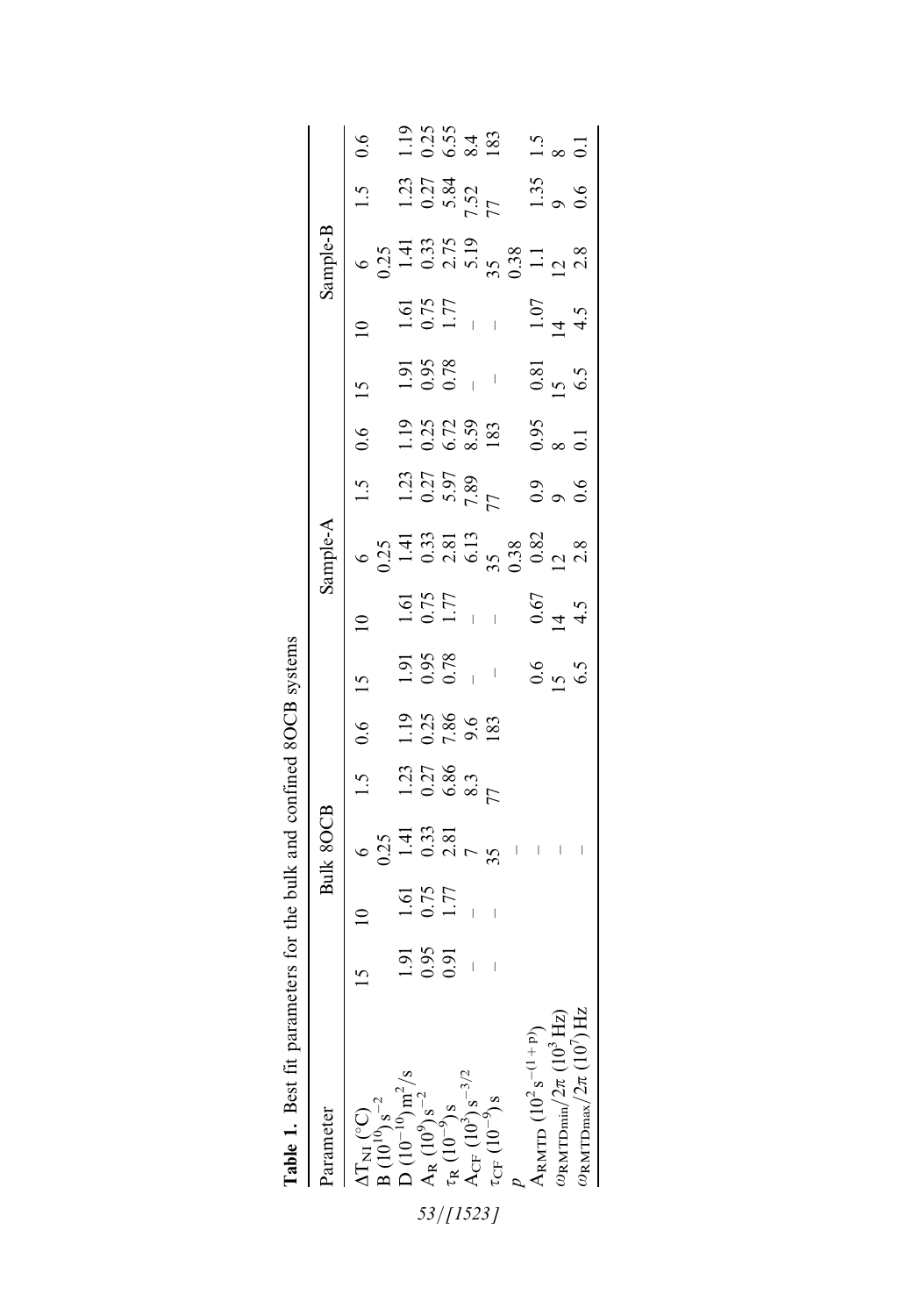hence focus primarily on the RMTD mechanism. Thus the fit parameters in this case pertain to the lower and upper cutoff frequencies ( $\omega_{RMTDmin}$  and  $\omega_{RMTDmax}$ ) and the exponent  $p$  in the assumed power law behavior for the frequency dispersion between these two frequency limits [27]. We find that the data in this region fit to  $(T_1^{-1})$ RMTD  $\propto \omega^{-p}$ , with  $p = 0.38 \pm 0.04$ . Deviation of p from the equipartition value of 0.5 [27,30] point out to the relatively higher weight accorded to lower wavelength modes of diffusion in this confined system, arising from the surface topology. The cutoff frequencies  $\omega_{RMTDmin}$  and  $\omega_{RMTDmax}$  are related to the largest and smallest molecular displacements, needed to cause appreciable loss of correlation among the orientation of molecules,  $L_{\text{max}}$  and  $L_{\text{min}}$ , respectively [30]. The estimated value of  $L_{\text{max}} = 91 \pm 6$  nm does not show significant variation with the temperature, while that of  $L_{\text{min}}$  shows a substantial change with temperature, particularly near the transition temperature indicating the role of pretransitional effects on the surface diffusion characteristics of the molecules. This points to enhanced ordering near the surface over extended regions as the system approaches the transition region. This pretransitional effect on  $L_{\text{min}}$  is shown in Figure 5.

The strength of the RMTD interaction  $A_{RMTD}$  shows an Arrhenius behavior with temperature at both the concentrations (sample-A and sample-B) as shown in Figure 6, and it is enhanced in sample-B, relative to sample-A, due to its dependence on the diffusion coefficient, surface order parameter and the fraction of molecules in the surface layer. The corresponding activation energies at the two concentrations are:  $E_a = 35 \text{ kJ/mole}$  for sample-A and 41.5 kJ/mole for sample-B. The slight increase in the activation energy at higher concentration might be due to an increased attractive interaction between Aerosil matrix and the liquid crystal molecules at the surface. We did not find observable variation in the two cutoff frequencies for the two samples. It may also be noted that the values of  $\tau_R$  (related to molecular reorientation mechanism) in the two samples differ slightly, especially near the transition temperature, indicating corresponding changes in the



Figure 5. Temperature variation of  $L_{\text{min}}$  (see the text).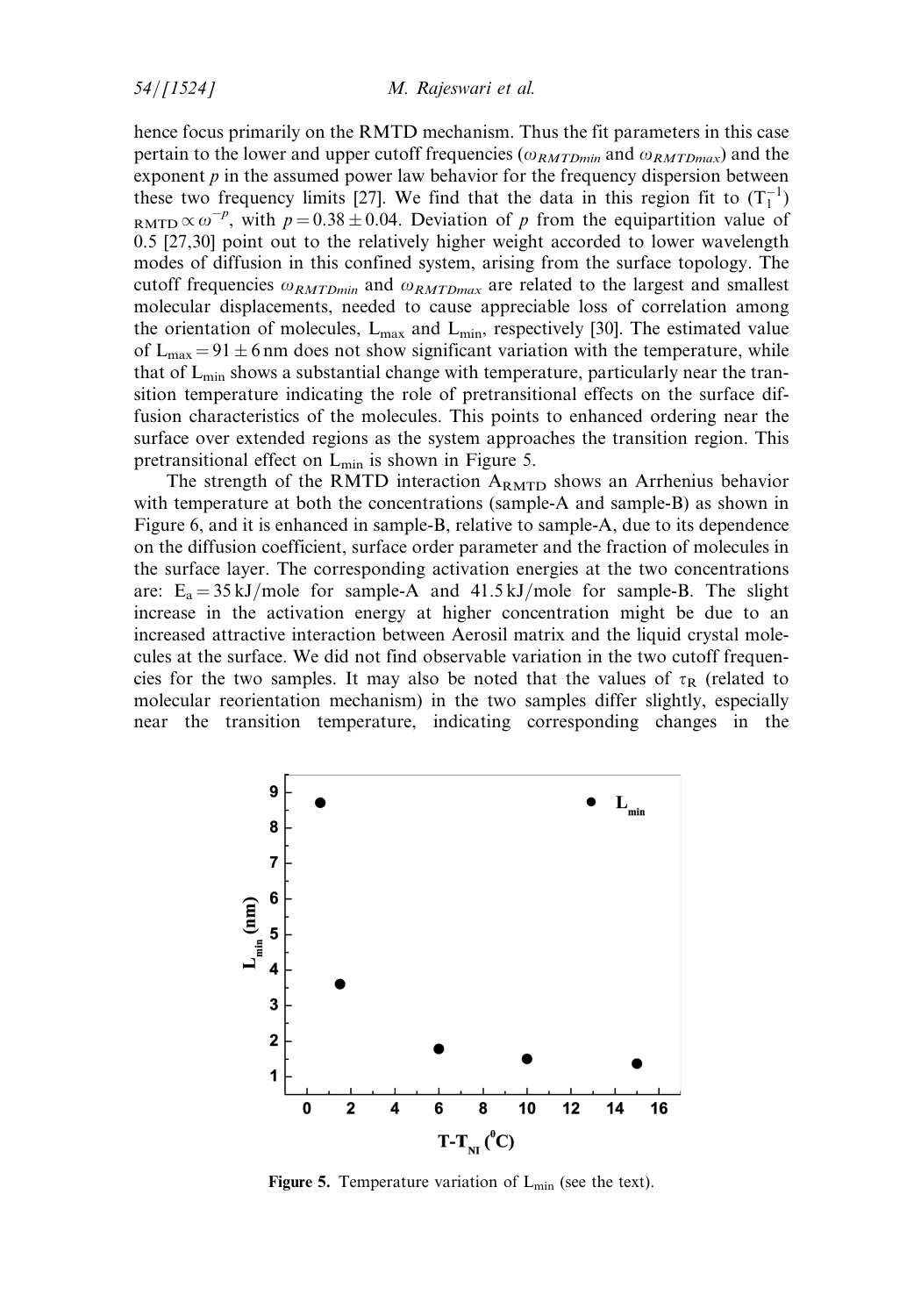

Figure 6. Temperature variation of  $A_{RMTD}$  at different Aerosil concentrations. The solid line shows the best Arrhenius fit of the experimental data.

orientational ordering in the system. In comparison, there have been only very marginal changes in  $A_R$  in the confined samples relative to its values in the corresponding bulk systems, and keeping the errors of analysis in view its bulk values are used in computing the contributions from this mechanism (Table 1).

# 5. Conclusions

In this paper we report proton spin-lattice relaxation rate measurements in the isotropic phase of bulk 8OCB and 8OCB confined to Aerosil matrix at two different concentrations. We found a notable increase in the relaxation rates in the sub-MHz regime. This observed significant increase is quantitatively explained in terms of an additional slow relaxation mechanism of molecular reorientations mediated by translational displacements (RMTD), and it is characterized by power-law dispersion in the frequency range between low and high frequency cutoff values. The analysis of the experimental data shows that the major increase in the relaxation rate is due to this process. The low and high frequency cutoffs of the RMTD mechanism provide some insight into how the molecules are reorienting at the surface. The exponent value indicates that the relative importance of low wavelength modes has increased compared to expectation from equipartition distribution, and it is different from the other confined systems studied in the isotropic phase [27,30]. The increased interaction strength of this mechanism on increasing the concentration of Aerosil particles shows that the fraction of molecules in the ordered layer has correspondingly increased.

#### Acknowledgment

MR would like to thank the University Grants Commission, New Delhi for providing RFSMS fellowship.